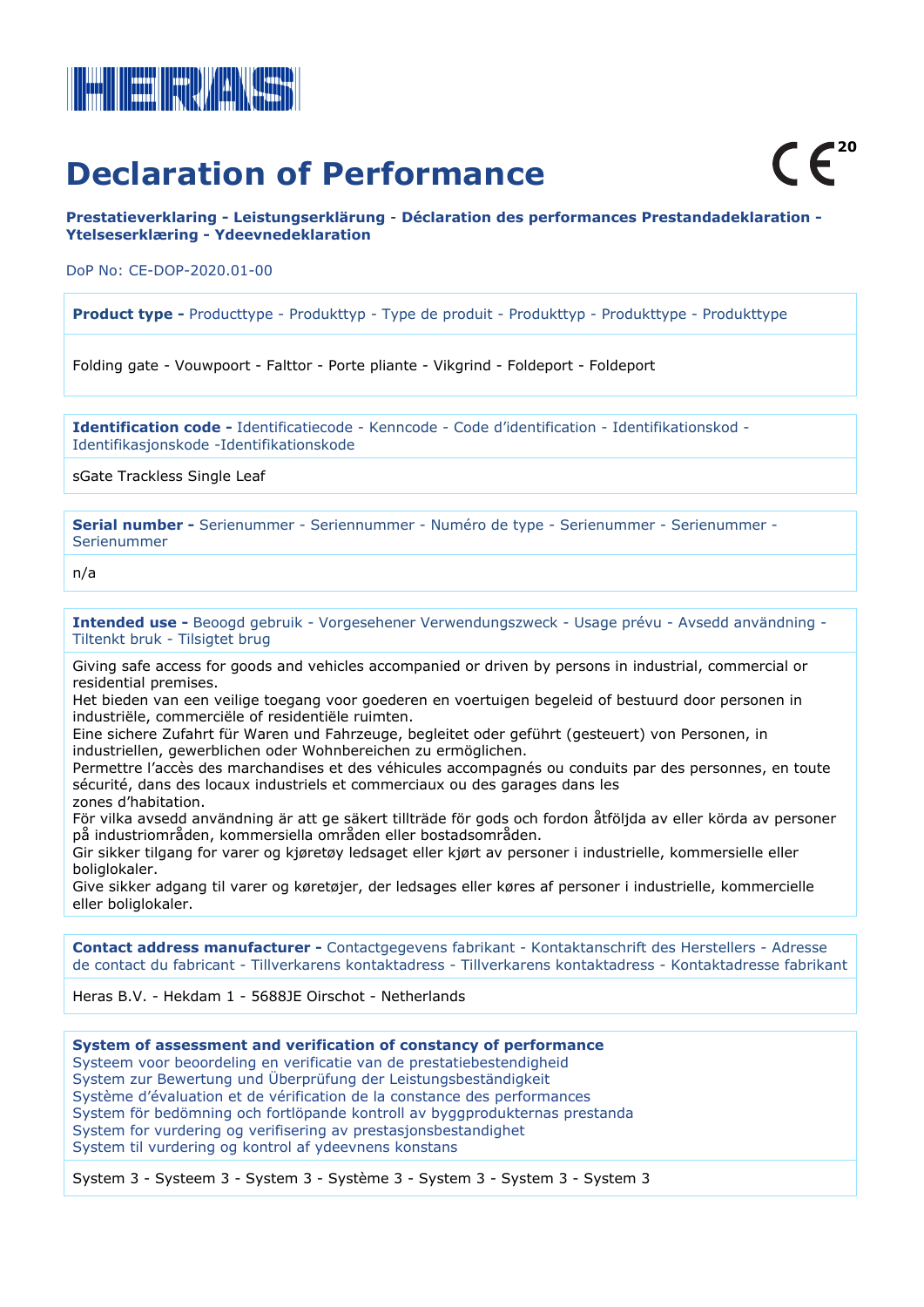

## **Declaration of Performance**

**Prestatieverklaring - Leistungserklärung** - **Déclaration des performances Prestandadeklaration - Ytelseserklæring - Ydeevnedeklaration**

DoP No: CE-DOP-2020.01-00

**Report number** - Rapportnummer – Reportnummer - Numéro de rapport - Rapportnummer - Rapportnummer - Rapportnummer

200501301, VL17158DO-BER-006

**Identification number notified body** - Nummer van de controle instantie - Kennnummer der notifizierten Stelle - Numéro d'identification de l'organisme notifié - Det anmälda organets identifikationsnummer Kontrollinstansens nummer - Identifikationsnummer bemyndiget organ

0063 Kiwa

**Harmonised standard** - Geharmoniseerde norm - Harmonisierte Norm - Norme harmonisée - Harmoniserad standard - Harmonisert standard - Harmoniseret standard

EN 13241:2003+A2:2016

| <b>Declared performance</b><br>Aangegeven prestaties<br>Erklärte Leistung<br>Performances déclarées<br>Prestanda som intygas<br>Angitte prestasjoner<br>Deklareret ydeevne | <b>Essential characteristics</b><br>Essentiële kenmerken<br>Wesentliche Merkmale<br>Caractéristiques essentielles<br>Väsentliga egenskaper<br>Grunnleggende kjennetegn<br>Væsentlige egenskaber | <b>Performance</b><br><b>Prestaties</b><br>Leistung<br><b>Performances</b><br>Prestanda<br>Prestasjoner<br>Ydeevne | <b>Requirements</b><br>Eisen<br>Anforderungen<br>Exigences<br>Krav<br>Krav<br><b>Krav</b> |
|----------------------------------------------------------------------------------------------------------------------------------------------------------------------------|-------------------------------------------------------------------------------------------------------------------------------------------------------------------------------------------------|--------------------------------------------------------------------------------------------------------------------|-------------------------------------------------------------------------------------------|
|                                                                                                                                                                            | Watertightness                                                                                                                                                                                  | <b>NPD</b>                                                                                                         | 4.4.1                                                                                     |
|                                                                                                                                                                            | Release of dangerous substances                                                                                                                                                                 | <b>NPD</b>                                                                                                         | 4.2.9                                                                                     |
|                                                                                                                                                                            | Resistance to wind load                                                                                                                                                                         | class $3*$                                                                                                         | 4.4.3                                                                                     |
|                                                                                                                                                                            | Thermal resistance (where relevant)                                                                                                                                                             | <b>NPD</b>                                                                                                         | 4.4.5                                                                                     |
|                                                                                                                                                                            | Air permeability                                                                                                                                                                                | <b>NPD</b>                                                                                                         | 4.4.6                                                                                     |
|                                                                                                                                                                            | Safe opening (for vertically moving doors)                                                                                                                                                      | <b>NPD</b>                                                                                                         | 4.2.8                                                                                     |
|                                                                                                                                                                            | Definition of geometry of glass                                                                                                                                                                 | <b>NPD</b>                                                                                                         | 4.2.5                                                                                     |
|                                                                                                                                                                            | Mechanical resistance and stability                                                                                                                                                             | <b>PASS</b>                                                                                                        | 4.2.3                                                                                     |
|                                                                                                                                                                            | Operating forces (for power operated doors)                                                                                                                                                     | <b>PASS</b>                                                                                                        | 4.3.3                                                                                     |
|                                                                                                                                                                            | Durability of watertightness, thermal<br>resistance and air permeability against<br>degradation                                                                                                 | <b>NPD</b>                                                                                                         | 4.4.7                                                                                     |

**Signed by** 

Ondertekend door Unterzeichnet von Signé par Undertecknad av Undertegnet av Underskrevet af

Gilles Rabot Chief Executive Officer Oirschot 27-05-2021